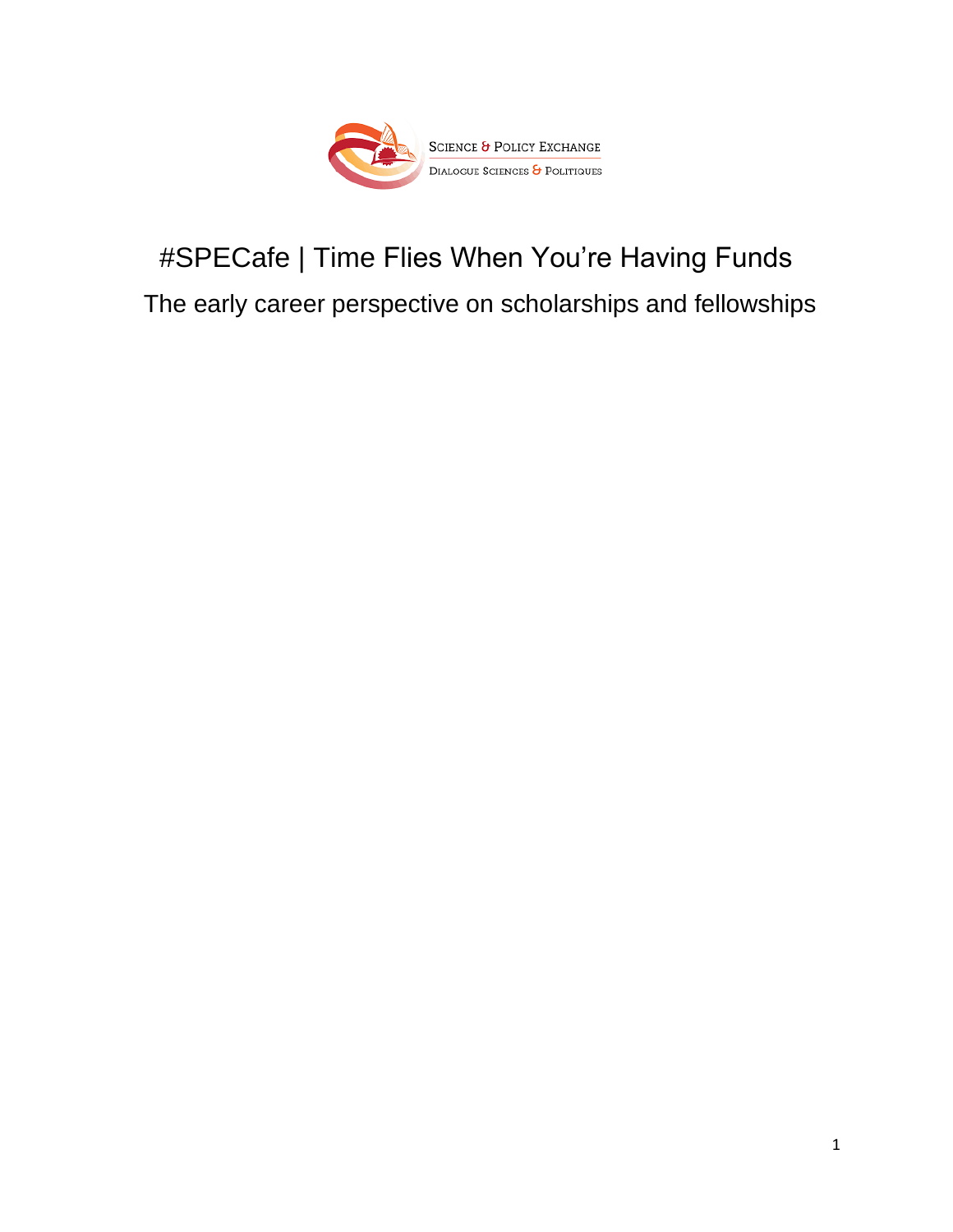# **Discussion Overview**

For our SPE café debut, we will discuss basic science funding in Canada, and more specifically the Naylor report's recommendations.

Towards this goal, we have provided you on page 2-3 with an introduction to the current funding situation in Canada, highlights the Naylor report recommendations, and a brief overview advocacy strategies. We additionally provide you with additional resources on this topic on page 4.

#### **Our focus for the discussion surrounds the following questions:**

- 1. What are our priorities on science policy funding?
	- a. How are students and postdocs affected by the current funding system in Canada?
	- b. Of the recommendations made in the Naylor report, which are the most important for students and post-docs?
- 2. Are there other recommendations for improving the funding situation for students and postdocs which are not included in the Naylor report?
- 3. What strategies can be used to advocate for these positions?
	- a. What steps can SPE take to make sure students are represented in science funding discussions?
	- b. What are strategies that the SPE can pursue to advocate for policy change?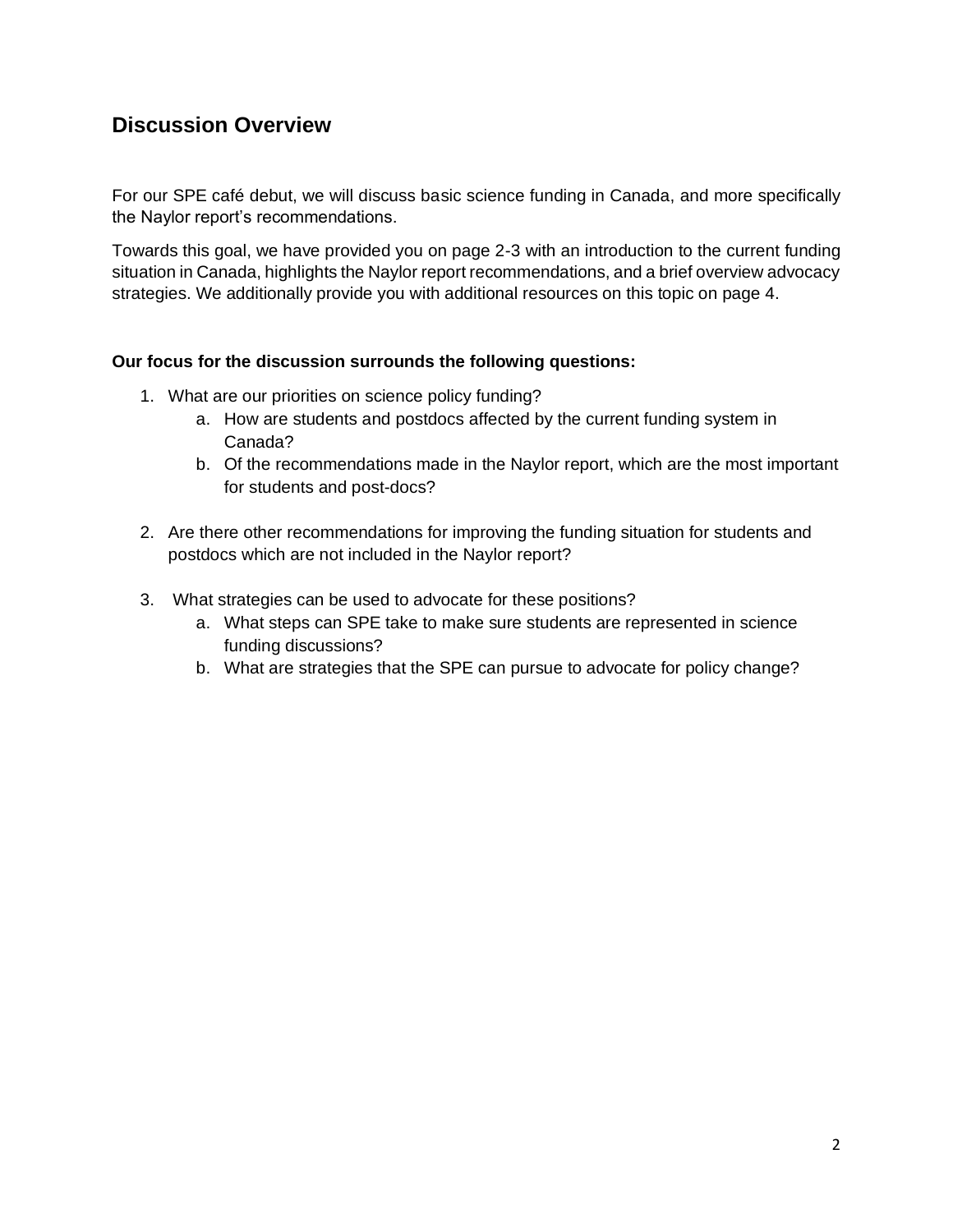# **1.0 Introduction to Naylor Report**

The Advisory Panel on Federal Support for Fundamental Science was appointed in June 2016 with a mandate to review the federal system of support for the Canadian extramural research ecosystem: the three granting councils—the Natural Sciences and Engineering Research Council (NSERC), the Canadian Institutes of Health Research (CIHR), and the Social Sciences and Humanities Research Council (SSHRC)—as well as the federal infrastructure agency, the Canada Foundation for Innovation (CFI). The focus of the fundamental science review, also called the Naylor report was on programs supporting knowledge generation. This review found that the current Canadian funding system:

- Canadian gross domestic expenditure on R&D from all sources relative to GDP (GERD intensity) has been declining slowly over the last 15 years, as contrasted with our G7 peers and key east Asian nations.
- Canada ranks well globally in higher education expenditures on research and development as a percentage of GDP, but funding from federal government sources accounts for less than 25 per cent of that total.
- Institutions now underwrite 50 per cent of R&D costs with adverse effects on both research and education.
- Coordination and collaboration among the four agencies is suboptimal.
- Early career researchers are struggling in some disciplines.
- Levels of funding and numbers of awards for students and postdoctoral fellows have not kept pace, with inflation, peer nations, or the size of the applicant pools.
- Production of publications in most fields of research in Canada grew more slowly than the world average in 2003–2014.
- Canada's federal research ecosystem is weakly coordinated and inconsistently evaluated.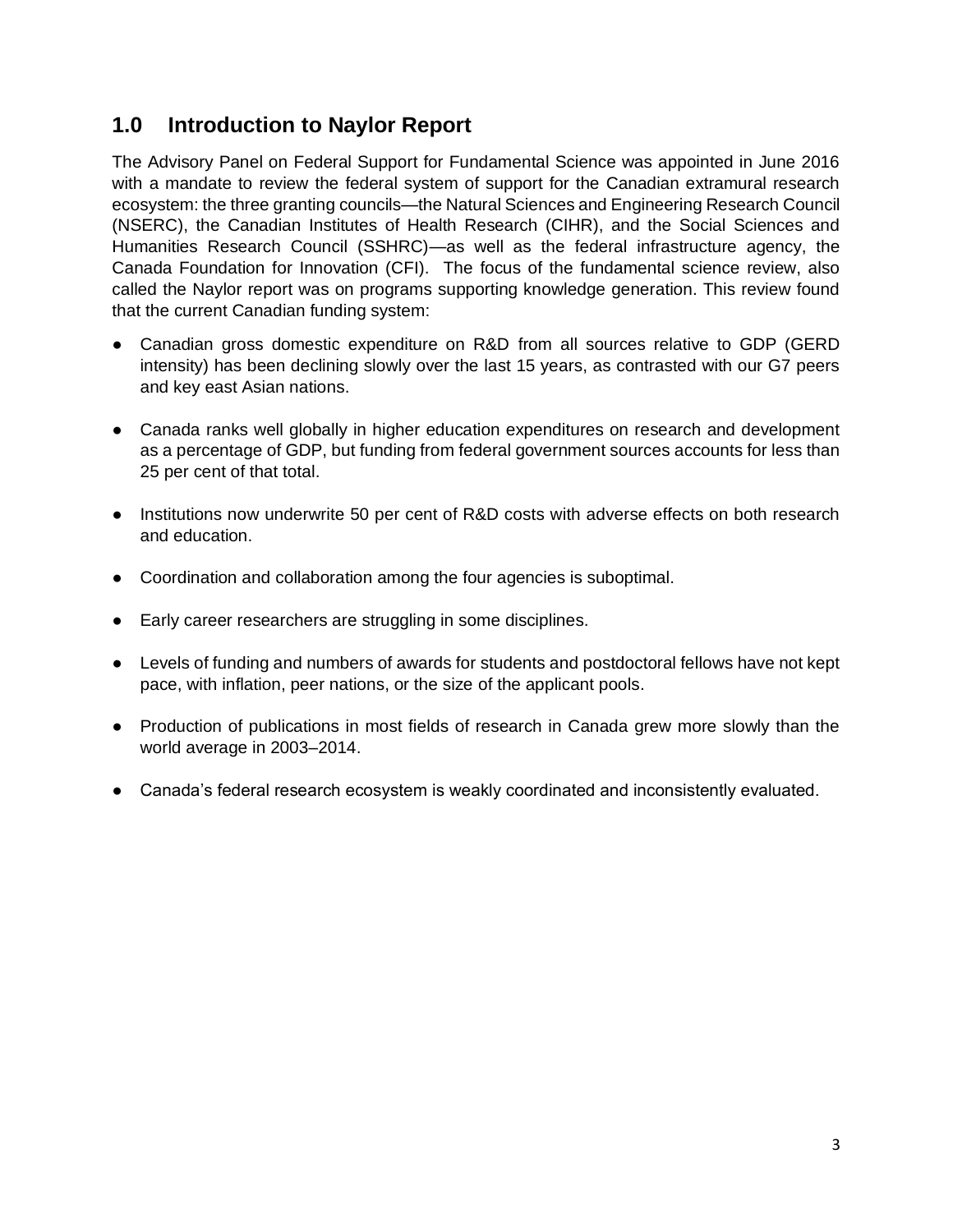# **2.0 Recommendations**

In order to address the current shortfalls in the Canadian research funding system, we outline highlights of the Naylor's report recommendations:.

- Create a new National Advisory Council on Research and Innovation (NACRI), to coordinate and consistently evaluate Canada's federal research ecosystem.
- The Government of Canada should direct the new Four Agency Coordinating Board to develop and harmonize funding strategies across the agencies.
- Achieve better equity and diversity outcomes in the allocation of research funding.
- Provide long-term support for Indigenous research, to enhance research and training by and with Indigenous researchers and communities.
- Increase its investment in independent investigator-led research to redress the differential investments favouring priority-driven research.
- Strategies to support international research collaborations.
- Strategies to encourage, facilitate, evaluate, and support multidisciplinary research.
- Arrive at a joint mechanism to ensure that funds and rapid review mechanisms are available for response to fast-breaking issues.
- Increase the recruitment of top-flight international graduate students and postdoctoral fellows, to ensure that more domestic students and trainees have opportunities to learn from international exposure to leading scientists and scholars.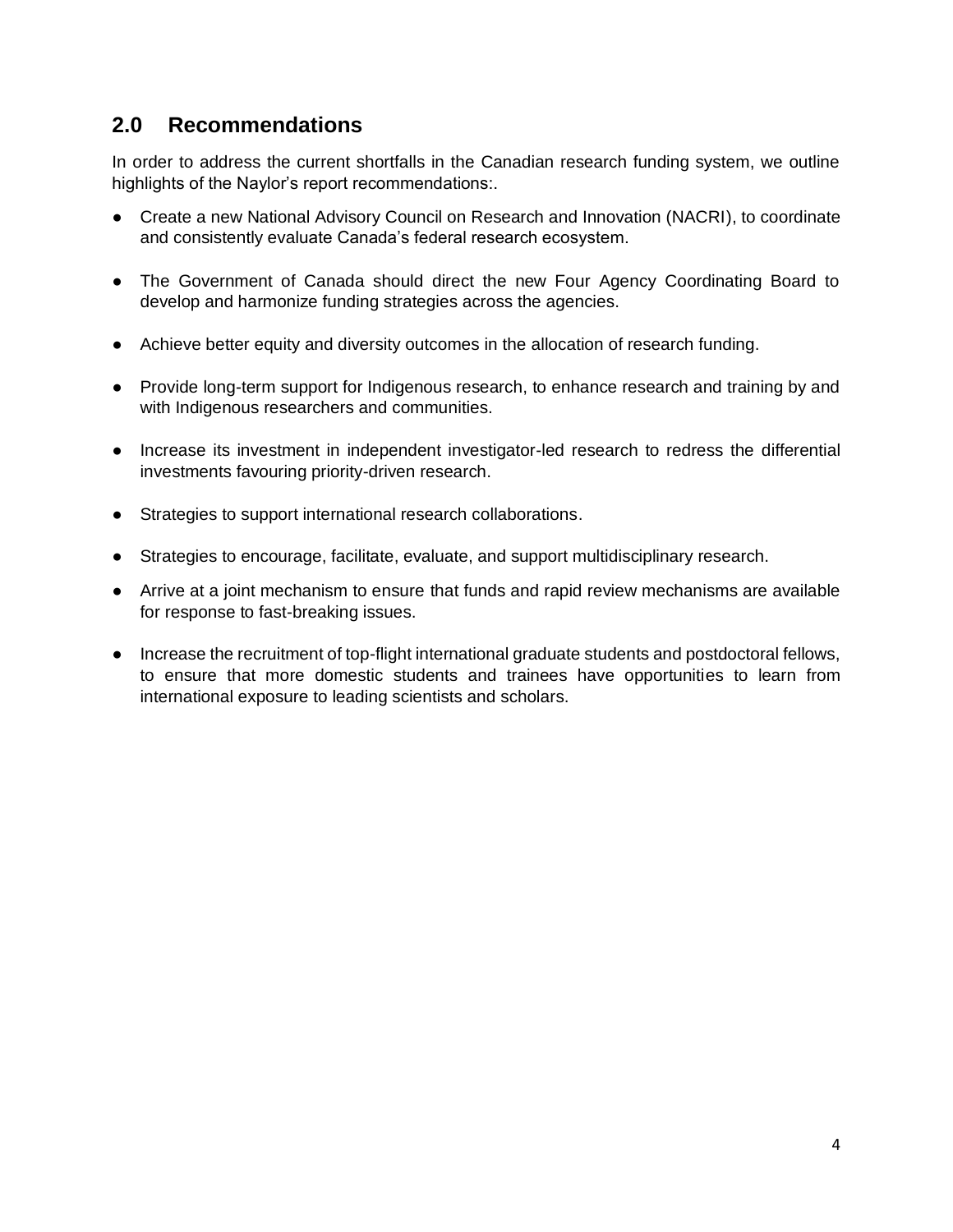## **3.0 Advocacy**

- Scientists are trained for "internal advocacy" (eg writing grants and giving presentation to peers) whereas "external advocacy" towards government requires different skills.
	- o Science is traditionally reporting data and interpreting, whereas advocacy is advising and recommending.
	- o A scientist advocating about an issue can risk being perceived as biased, potentially reducing credibility.

## STEPS TO SUCCESSFUL ADVOCACY

- 1. Understand the issue research and how citizens feel.
- 2. Identify and recruit allies analyze "power" of ally: members, money, credibility, etc.
- 3. Recognize opponents and their tactics; develop strategy to respond.
- 4. Develop a plan: SMART goals, strategy, and tactics (what, who, when, how).
- How to advocate

| Group                                                                    | Group/Individual                                                                                                                                                                                             | <b>Individual</b>      |
|--------------------------------------------------------------------------|--------------------------------------------------------------------------------------------------------------------------------------------------------------------------------------------------------------|------------------------|
| Host policy<br>seminars or<br>webinars covering current<br>policy issues | 1. Write letters to your MP, invite MPs<br>to visit your research institution, and<br>attend town halls/events.                                                                                              | Join an advocacy group |
| Provide<br>resources<br>to<br>individuals (eg for writing to<br>MP)      | 2. Use social media<br>Write letters-to-the-editors and<br>3.<br>opinion pieces                                                                                                                              |                        |
|                                                                          | Community engagement:<br>4.<br>volunteer in science outreach, host<br>science cafes to engage<br>non-<br>scientists with university scientists,<br>share cool images of science with<br>interesting captions |                        |